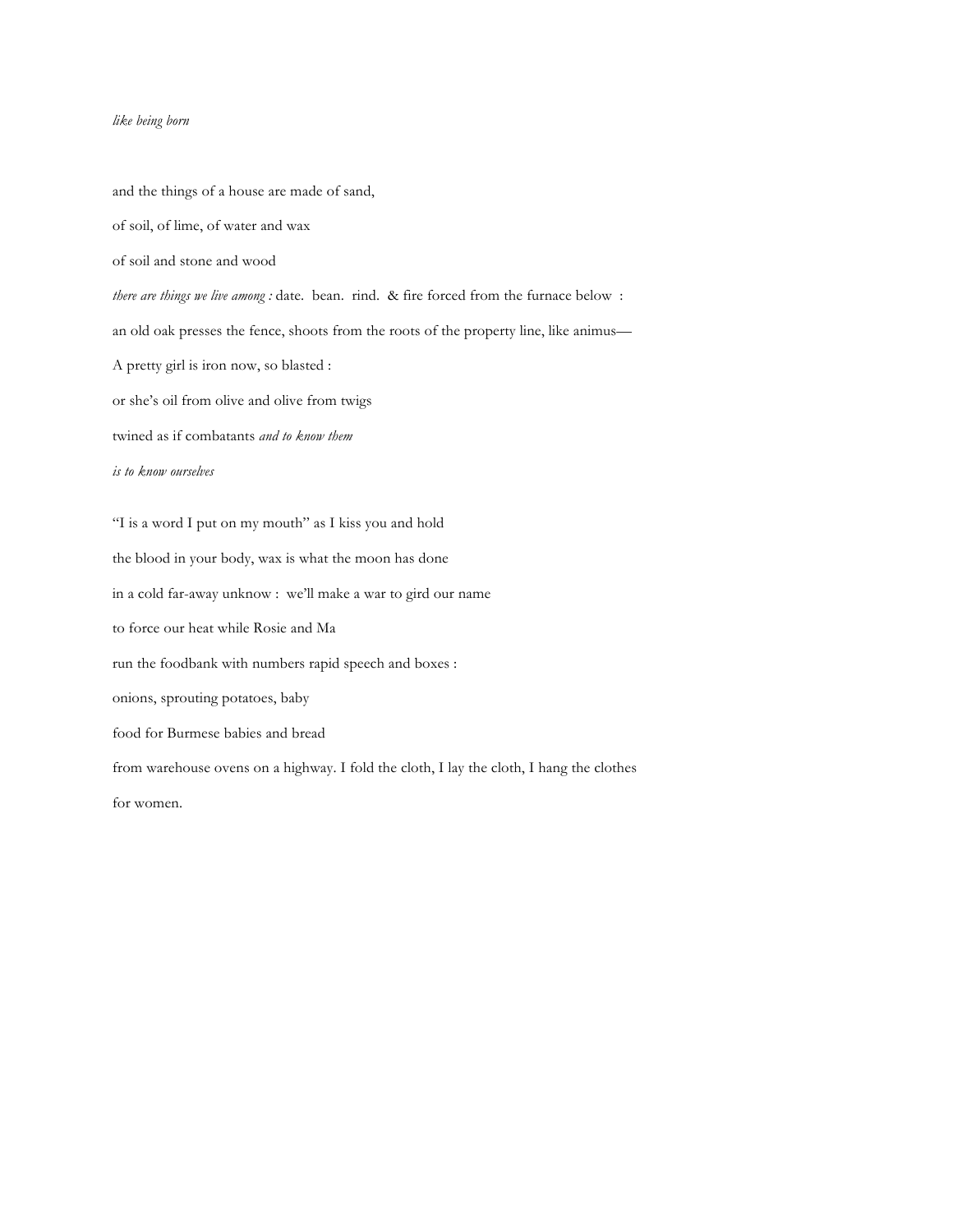## *I pray, O*

I was just learning how to see. And what I saw, as if through fog or smoke—surrogate mouths, belonging to no one, wet from a sadness that had no cause. In the west where women wear white, in the east where the sun is red, in the European gardens with their lines and lawns, the uncountable absences, the gaping holes: an archivist's assistant, a boy pouring mescal, a gathering of mothers holding vessels, and my own mother five years underground. I was just learning to see, having passed over a massive highway like a hawk. Like other women, I'd been raped, and like other children, I'd been hit. The air is always filling some other body, a body younger and drunker than mine, for the bellows, like a book, are never done.

My mother threw a pot of boiling water at my father's face. She grabbed hold of a cutting board and hurled it at his feet. I see these things though I never saw them. The best bookstores are the ones in which all of the books are written in languages you cannot read.

As Veronica and I walked through the woods, she told me of Guillermo's grief. Two months later, Guillermo corroborated the tale. He'd been left by a woman in Boston. Homesick and alone, he was too afraid to board a plane to return. When finally he managed it (with drugs), he wanted only to leave again. Now that he had written two books, he no longer wanted to be a writer. Instead he would re-issue the old humorous novels that had gone out of print. There are, he tells us, very few funny Mexican novelists; his mission is to keep those few from falling into oblivion.

It takes a very sad man to care so much for the jokes of the dead.

I was just learning how to see my life as if from a vantage point far off or above. There are too many books, Guillermo says, even as he labors to restore them. A woman in a zebra-striped jumpsuit fakes an animated conversation for a camera. The man who films her will soon be dead, just like me. With a popsicle stick in his back pocket, he will hang his head, resting his elbows on his knees.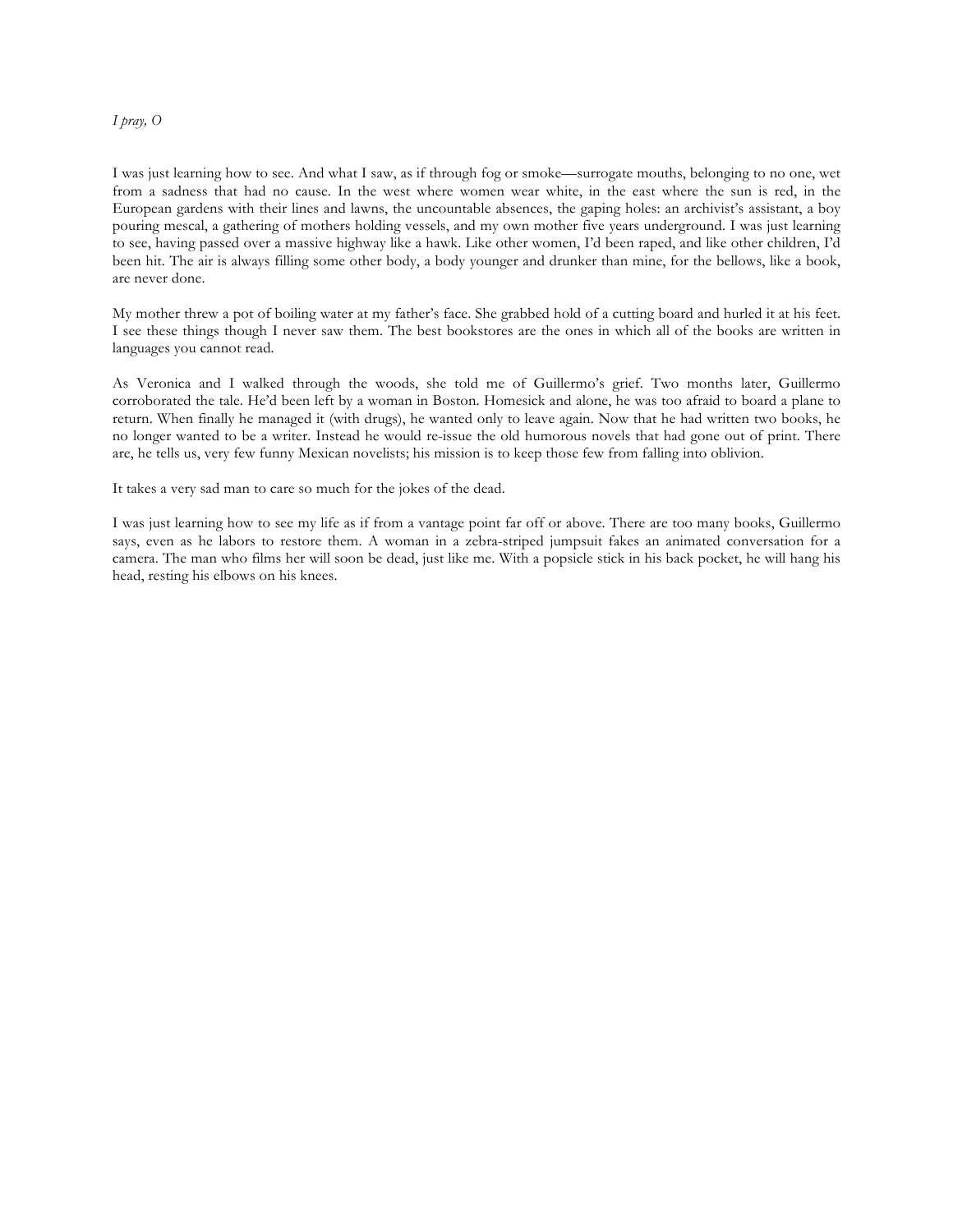*& on the eyes*

scandal hides the crumb torsion tastes so craven filial pleasures slow wanting slivers love what life could have been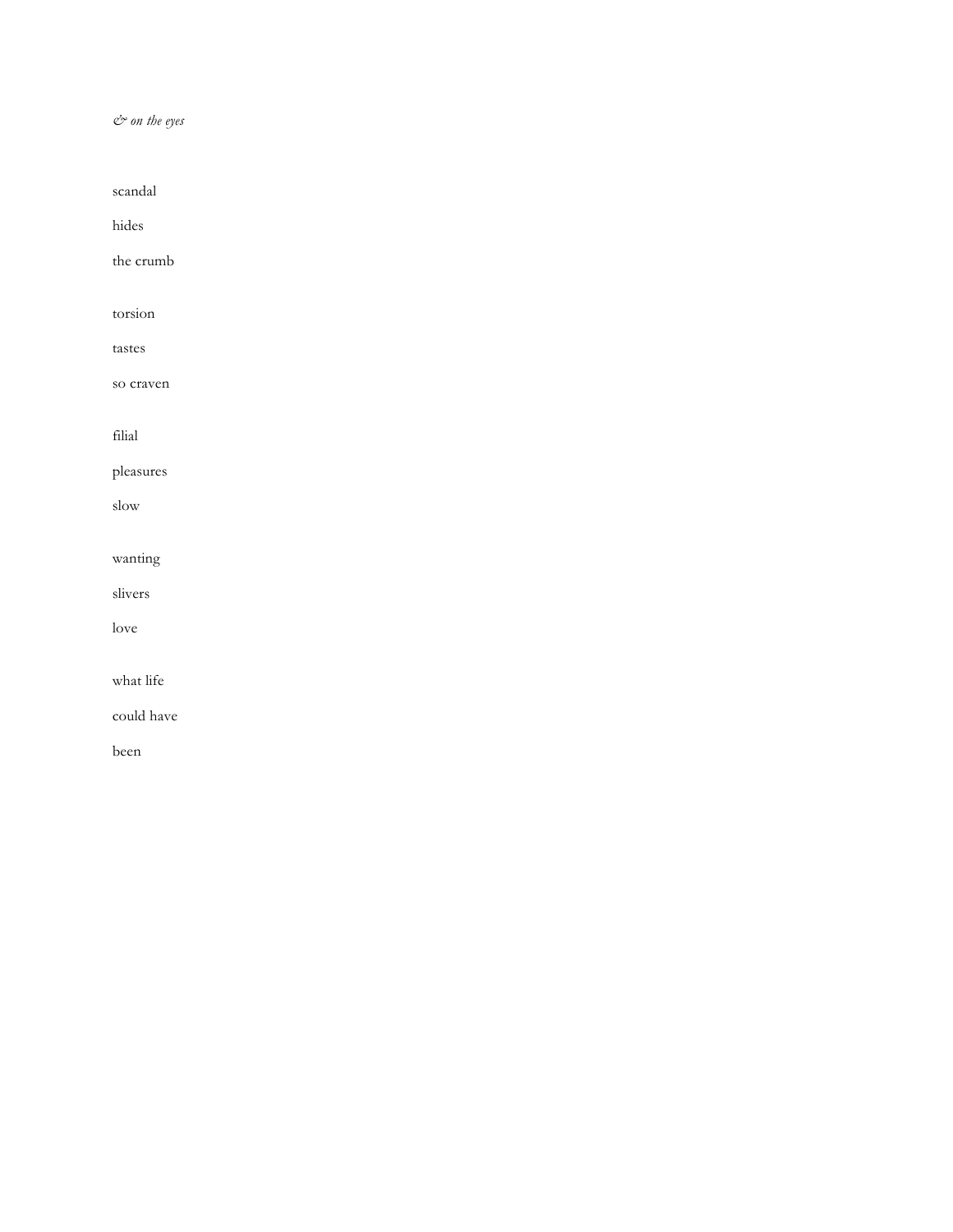*Spectacular Leap*

The hard thing lifts with you in it. What is this air but a delivery service for less

Medicaid, SNAP, housing The thing I'm in humps the chill above snowed-up mounds of dirt and stone, her make-up-kit jumps her lap

Cords twine in their readiness to move word of cold

cuts to your ear, less mediocre care for whoever hasn't got

a home or job or bone.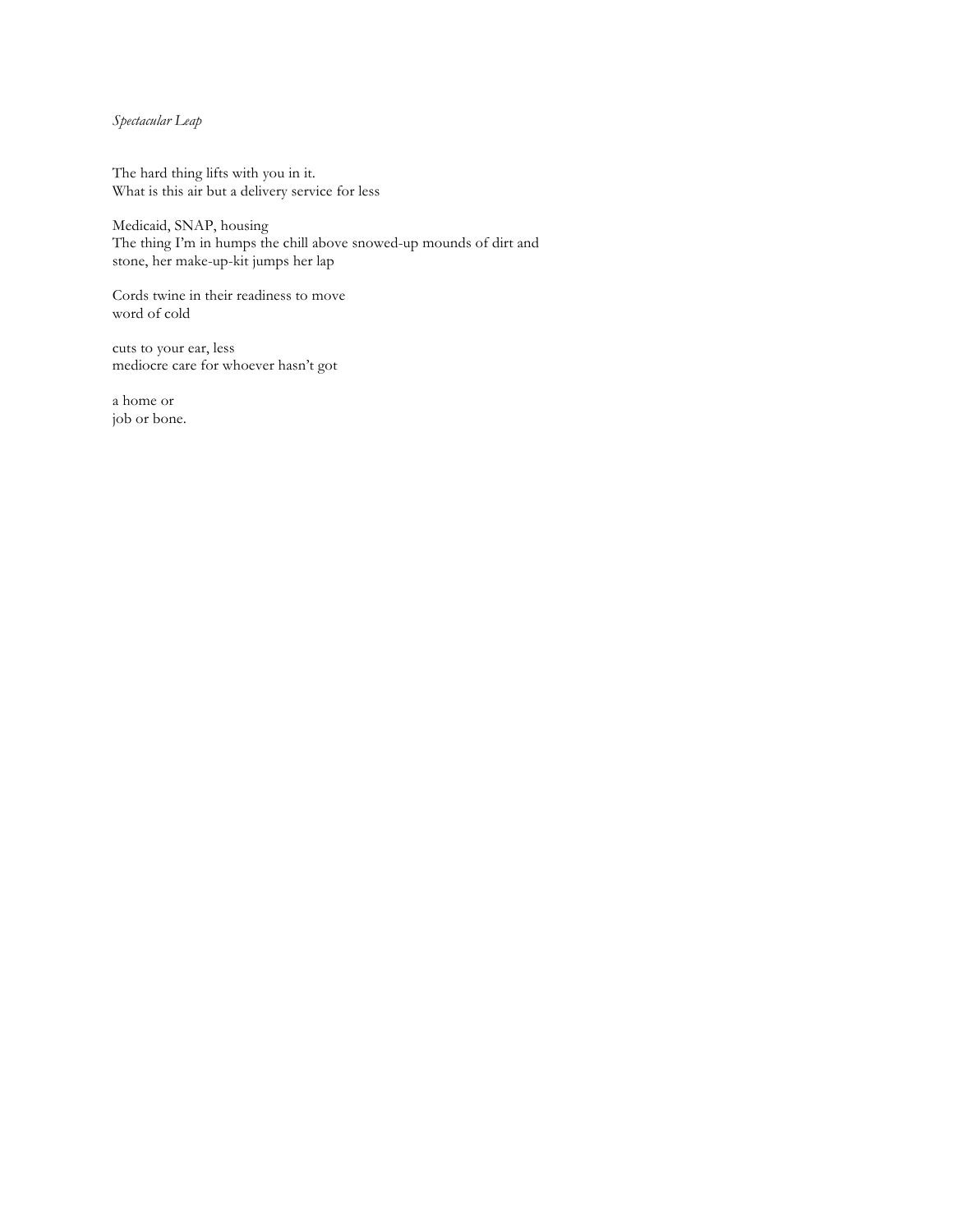## *Untitled*

White sheen licks the west side of a pole. Shadow gifts the east with blur. A small pull on the inner wrist where the strong blue vein falls in under flesh. I am steadily erect—a bottle with a fish mouth gaping to the grid. Horses with hooves stilled in planetary sawdust are what the flat fan-blades resting are. I'm reluctant to un fog the window's face for the woman adjusting her strings at her neck I am slow. She doesn't hold on any more than I do to the knot at her throat, she lets it go. The other one walking into her sunglasses passes by language meant to make us want

beer.